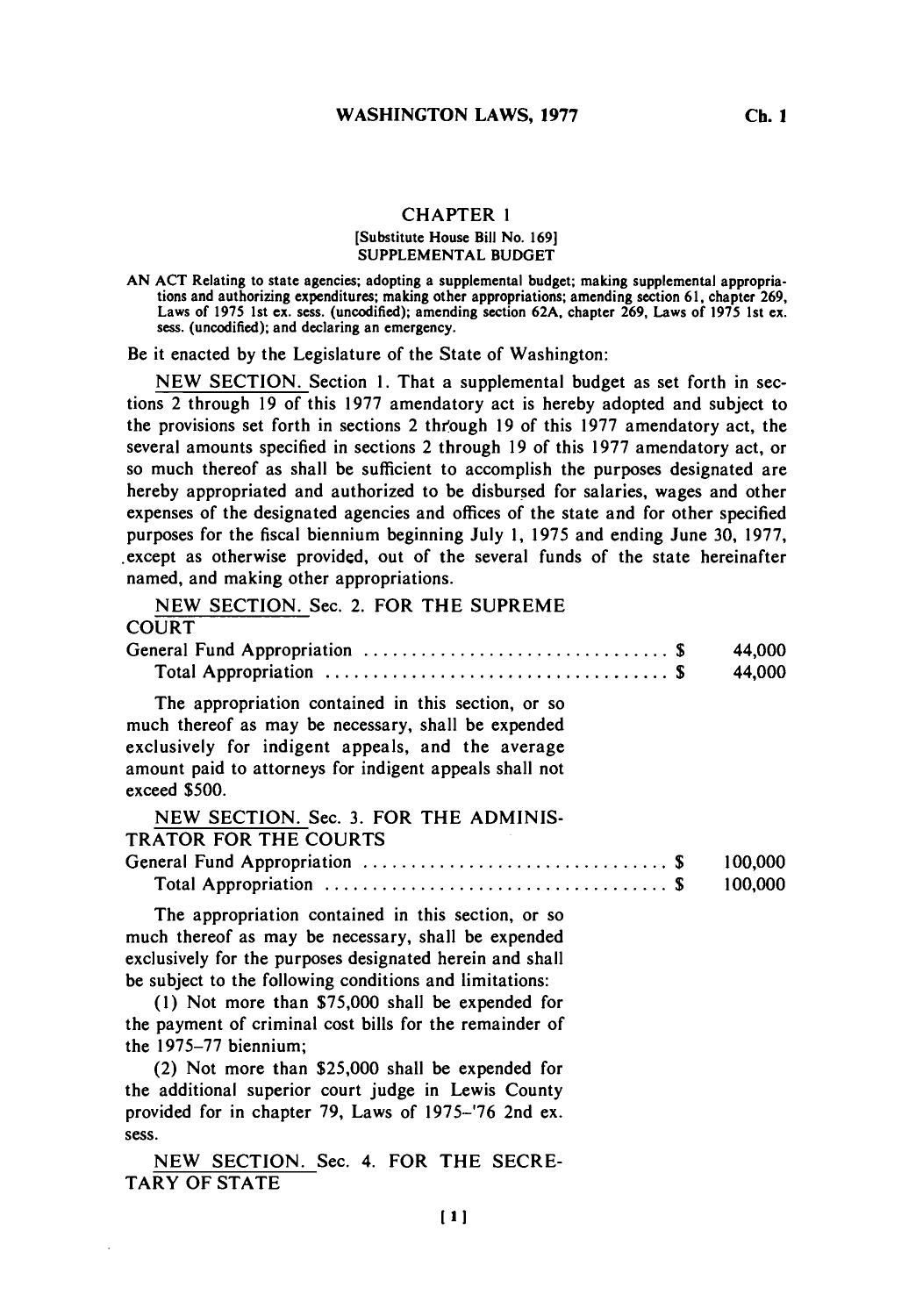**C. IWASHINGTON LAWS, 1977**

|                                                                                                                                                                                                                                                                                                                                        | 684,000<br>684,000           |
|----------------------------------------------------------------------------------------------------------------------------------------------------------------------------------------------------------------------------------------------------------------------------------------------------------------------------------------|------------------------------|
| The appropriation contained in this section, or so<br>much thereof as may be necessary, shall be expended<br>exclusively for the initiative and referendum program.                                                                                                                                                                    |                              |
| NEW SECTION. Sec. 5. FOR THE DATA PRO-<br><b>CESSING AUTHORITY</b>                                                                                                                                                                                                                                                                     |                              |
| Highway Safety Fund Appropriation \$                                                                                                                                                                                                                                                                                                   | 45,000<br>100,000<br>145,000 |
| The appropriations contained in this section, or so<br>much thereof as may be necessary, shall be expended<br>exclusively for conversion costs at data processing serv-<br>ice center number 3.                                                                                                                                        |                              |
| NEW SECTION. Sec. 6. FOR THE DEPART-<br><b>MENT OF REVENUE</b>                                                                                                                                                                                                                                                                         |                              |
|                                                                                                                                                                                                                                                                                                                                        | 100,000<br>100,000           |
| The appropriation contained in this section shall be<br>expended for the cost associated with the reclassifica-<br>tion of revenue auditors granted by the State Personnel<br>Board effective December 10, 1976.                                                                                                                       |                              |
| NEW SECTION. Sec. 7. FOR THE DEPART-<br>MENT OF GENERAL ADMINISTRATION                                                                                                                                                                                                                                                                 |                              |
| Facilities and Services Revolving Fund Appropriation  \$                                                                                                                                                                                                                                                                               | 79,000<br>344,000<br>423,000 |
| (1) \$65,000 of the general fund appropriation con-<br>tained in this section, or so much thereof as may be<br>necessary, shall be expended exclusively for the main-<br>tenance and upkeep of Northern State Hospital for the<br>period beginning January 1, 1977, and ending June 30,<br>.1977.                                      |                              |
| (2) \$14,000 of the general fund appropriation con-<br>tained in this section, or so much thereof as may be<br>necessary, shall be expended in the form of a grant to<br>the Skagit Regional Planning Council. No funds shall<br>be expended for this purpose until such time as a<br>\$55,000 grant from the Economic Development Ad- |                              |
| ministration has been secured.<br>(3) The \$344,000 facilities and services revolving<br>fund appropriation contained in this section, or so<br>much thereof as may be necessary, shall be expended<br>exclusively for cost overruns caused by unanticipated                                                                           |                              |

**Ch. I**

 $\sim$ 

121

inflationary increases in electricity, natural gas, and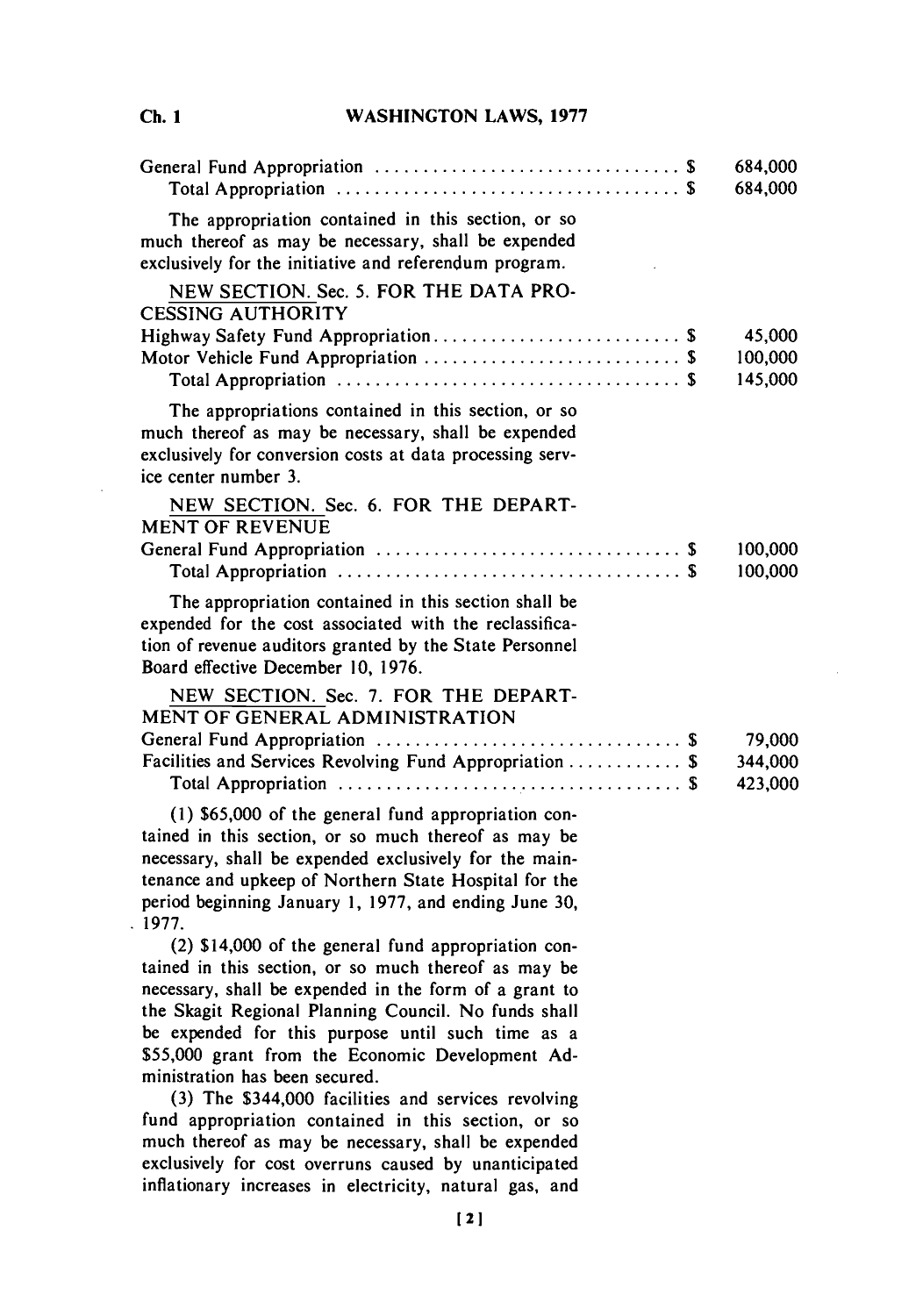| fuel oil used in the Capitol Campus Buildings for the<br>remainder of the 1975-77 biennium.                                                                                                                                                                                                                                                                                                                                                                                                                                                                                                                                                                                                         |                  |
|-----------------------------------------------------------------------------------------------------------------------------------------------------------------------------------------------------------------------------------------------------------------------------------------------------------------------------------------------------------------------------------------------------------------------------------------------------------------------------------------------------------------------------------------------------------------------------------------------------------------------------------------------------------------------------------------------------|------------------|
| NEW SECTION. Sec. 8. FOR THE INSUR-<br><b>ANCE COMMISSIONER</b>                                                                                                                                                                                                                                                                                                                                                                                                                                                                                                                                                                                                                                     | 39,000<br>39,000 |
| The appropriation contained in this section shall be<br>used exclusively for unanticipated legal costs attributa-<br>ble to litigation in State V. Herrmann, Thurston<br>County #54529: PROVIDED, That in the event the<br>Insurance Commissioner should receive an allocation<br>from the Governor's Emergency Fund in an amount<br>needed to pay these unanticipated legal expenses, this<br>appropriation shall be null and void: PROVIDED<br>FURTHER, That the funds hereby appropriated shall<br>be expended only as actually needed to pay such unan-<br>ticipated legal expenses, and that any unexpended por-<br>tion of this appropriation shall be reverted to the state<br>general fund. |                  |
| NEW SECTION. Sec. 9. FOR THE BOARD OF<br><b>ACCOUNTANCY</b>                                                                                                                                                                                                                                                                                                                                                                                                                                                                                                                                                                                                                                         | 20,000<br>20,000 |
| The appropriation contained in this section, or so<br>much thereof as may be necessary, shall be expended<br>exclusively for the conduct of certified public account-<br>ant examinations and inflationary costs.                                                                                                                                                                                                                                                                                                                                                                                                                                                                                   |                  |
| NEW SECTION. Sec. 10. FOR THE ENERGY<br>FACILITIES SITE EVALUATION COUNCIL                                                                                                                                                                                                                                                                                                                                                                                                                                                                                                                                                                                                                          | 46,000<br>46,000 |
| The appropriation contained in this section shall be<br>subject to the following conditions and limitations:<br>(1) \$10,000 of the appropriation contained in this<br>section, or so much thereof as may be necessary, shall<br>be expended exclusively for the costs of preparing and<br>certifying records for court purposes and for Attorney<br>General services in defense of the state in the Satsop<br>national pollutant discharge elimination system permit<br>and Skagit lawsuits;<br>(2) \$18,500, or so much thereof as may be neces-<br>sary, shall be expended exclusively for costs related to<br>the Northern Tier Pipeline Company application;                                   |                  |

**(3) \$11,000,** or so much thereof as may be necessary, shall be expended exclusively for costs related to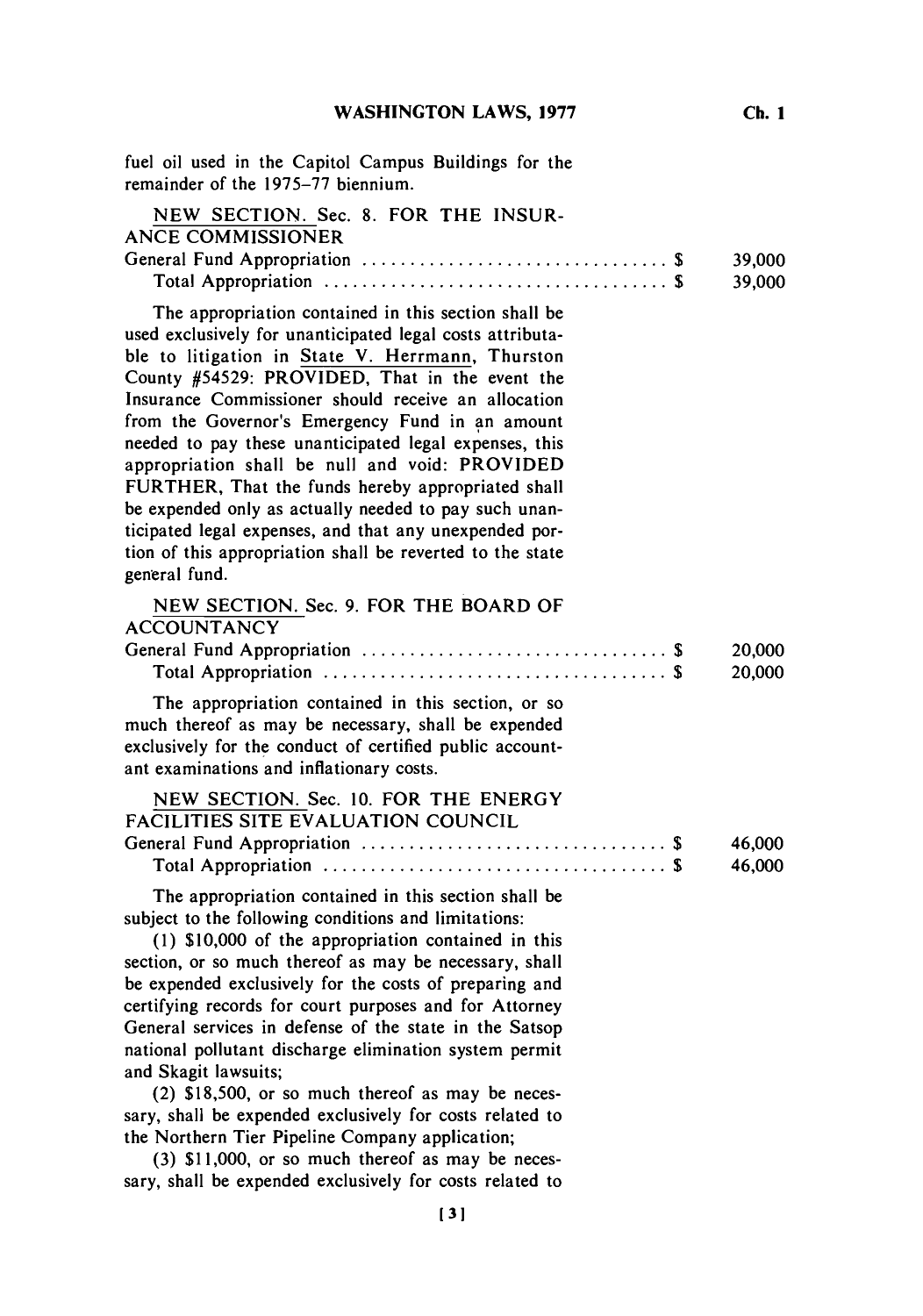# **C. 1WASHINGTON LAWS, 1977**

| the anticipated Transmountain Pipeline Company<br>application;<br>(4) \$6,500, or so much thereof as may be necessary,<br>shall be expended exclusively for additional Attorney<br>General services of the Assistant Attorney General per-<br>manently assigned to the council.                                                                       |                    |
|-------------------------------------------------------------------------------------------------------------------------------------------------------------------------------------------------------------------------------------------------------------------------------------------------------------------------------------------------------|--------------------|
| NEW SECTION. Sec. 11. FOR THE COUNTY<br><b>ROAD ADMINISTRATION BOARD</b>                                                                                                                                                                                                                                                                              |                    |
| Motor Vehicle Fund Appropriation  \$                                                                                                                                                                                                                                                                                                                  | 1,500<br>1,500     |
| The appropriation contained in this section shall be<br>expended exclusively for Attorney General services, to<br>the county road administration board, should the Day<br>Labor case, Board of County Commissioners of<br>Snohomish County vs. Ronkin, cause # 44310, Superior<br>Court for Snohomish County, be appealed to an appel-<br>late court. |                    |
| NEW SECTION. Sec. 12. FOR THE DEPART-<br><b>MENT OF LABOR AND INDUSTRIES</b>                                                                                                                                                                                                                                                                          |                    |
|                                                                                                                                                                                                                                                                                                                                                       | 288,000<br>288,000 |
| The appropriation contained in this section, or so<br>much thereof as may be necessary, shall be expended<br>exclusively for payments to victims of crime.                                                                                                                                                                                            |                    |
| NEW SECTION. Sec. 13. FOR THE MEXI-<br>CAN-AMERICAN AFFAIRS COMMISSION                                                                                                                                                                                                                                                                                |                    |
|                                                                                                                                                                                                                                                                                                                                                       | 6,500<br>6,500     |
| The appropriation contained in this section shall be<br>subject to the following condition and limitation:<br>\$6,500, or so much as may be necessary, shall be ex-<br>pended exclusively for travel and per diem expenses<br>connected with the regular meetings of the commission.                                                                  |                    |
| NEW SECTION. Sec. 14. FOR THE STATE<br>BOARD OF COMMUNITY COLLEGE                                                                                                                                                                                                                                                                                     |                    |
| <b>EDUCATION</b><br>Community College Capital Projects Account Appro-                                                                                                                                                                                                                                                                                 |                    |
|                                                                                                                                                                                                                                                                                                                                                       | 200,000<br>200,000 |
| The appropriation contained in this section, or so<br>much thereof as may be necessary, shall be expended<br>exclusively to complete the construction and equipping<br>of the physical education facility at Walla Walla Com-<br>munity College.                                                                                                      |                    |

**Ch. I**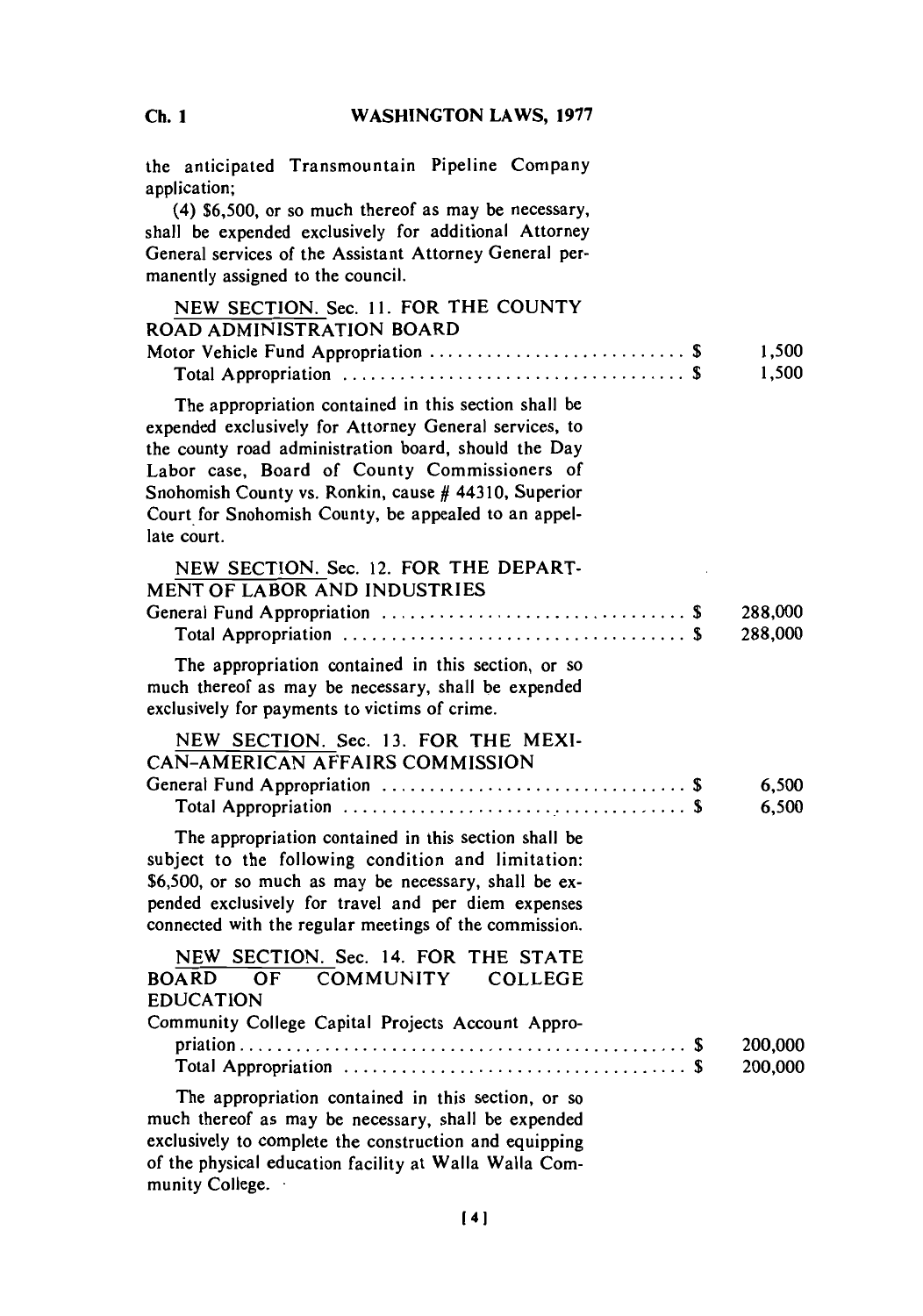| NEW SECTION. Sec. 15. FOR THE STATE<br>OF COMMUNITY COLLEGE<br><b>BOARD</b><br><b>EDUCATION</b><br>Community College Capital Projects Account Appro-                                                                                                             | 625,000<br>625,000                  |
|------------------------------------------------------------------------------------------------------------------------------------------------------------------------------------------------------------------------------------------------------------------|-------------------------------------|
| The appropriation contained in this section, or so<br>much thereof as may be necessary, shall be expended<br>exclusively to design, construct, and equip the third<br>floor auditorium for drama at Seattle Central Commu-<br>nity College.                      |                                     |
| NEW SECTION. Sec. 16. FOR THE STATE<br>TREASURER——TRANSFERS<br>Motor Vehicle Fund Appropriation  \$                                                                                                                                                              | 700,000<br>700,000                  |
| The appropriation contained in this section shall be<br>transferred to the Tort claims revolving fund to be ex-<br>pended exclusively for payment of claims on behalf of<br>the Department of Highways during the period July 1,<br>1975, through June 30, 1977. |                                     |
| NEW SECTION. Sec. 17. FOR THE STATE<br>TREASURER——TRANSFERS<br>Community College Bond Retirement Fund Appropri-                                                                                                                                                  | 825,000<br>825,000                  |
| The appropriation contained in this section shall be<br>transferred to the General Fund-Community Col-<br>lege Capital Projects Account on or before June 30,<br>1977.                                                                                           |                                     |
| Sec. 18. Section 61, chapter 269, Laws of 1975 1st ex. sess. (uncodified) is<br>amended to read as follows:<br>FOR THE DEPARTMENT OF SOCIAL AND<br>HEALTH SERVICES-FOR ADMINISTRA-<br><b>AND</b><br>SUPPORTING SERVICES<br>TION<br>PROGRAM                       |                                     |
| (1) GENERAL ADMINISTRATION.<br>General Fund Appropriation-State \$<br>General Fund Appropriation--Federal  \$                                                                                                                                                    | 5,082,245<br>3,181,567<br>8,263,812 |
| The appropriations contained in this subsection<br>shall be subject to the following conditions or<br>limitations:<br>(a) The department shall expend not more than<br>335.0 FTE staff years within the general administra-                                      |                                     |

tion category during the **1975-77** biennium;

**Ch. 1**

 $\sim$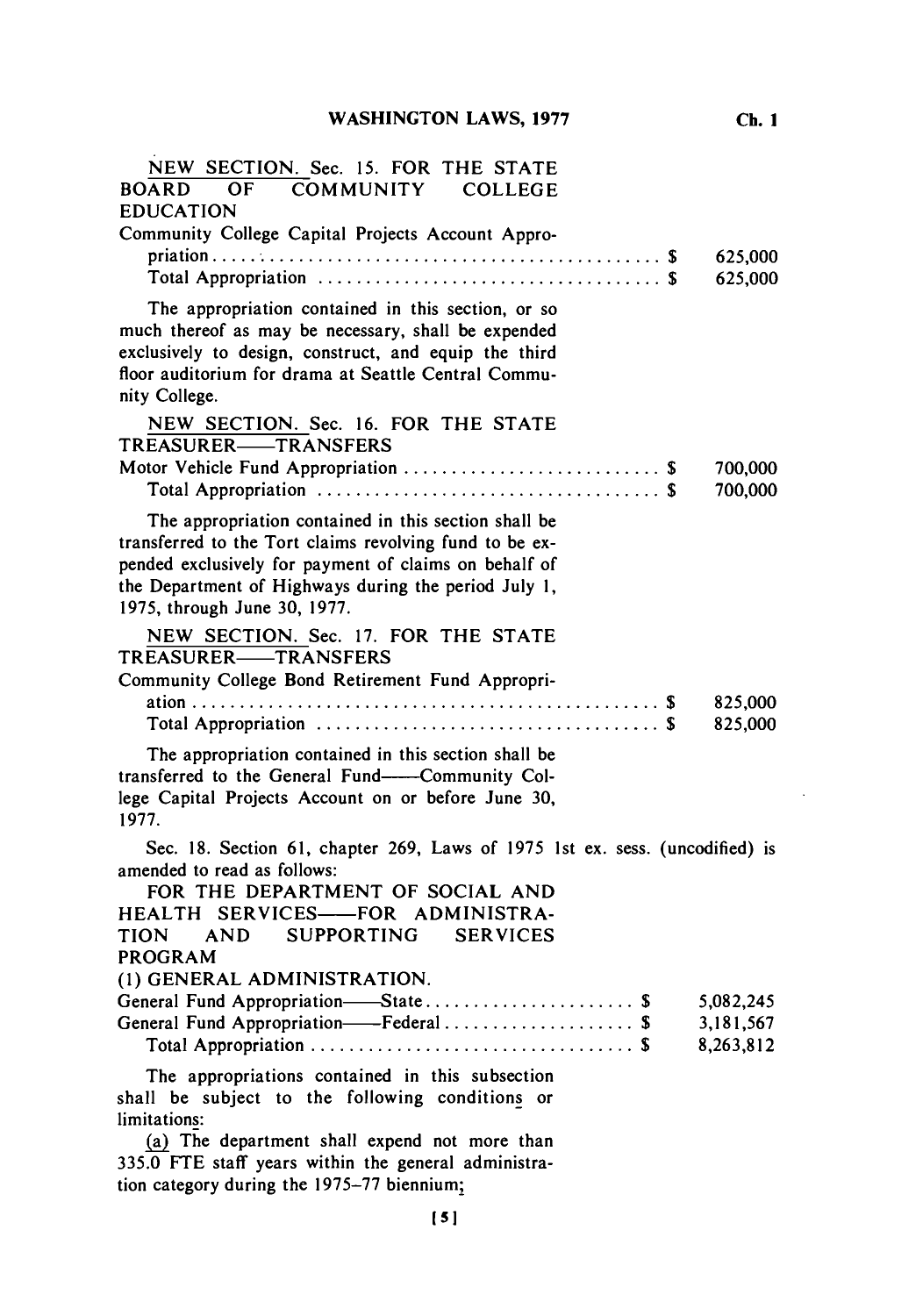| (b) \$313,762 of the General Fund Appropria-<br>tion-State contained in this subsection shall be ex-<br>pended exclusively for conversion costs<br>at data<br>processing service center number 3.                                               |            |
|-------------------------------------------------------------------------------------------------------------------------------------------------------------------------------------------------------------------------------------------------|------------|
| (2) PERSONNEL.                                                                                                                                                                                                                                  |            |
| General Fund Appropriation-State \$                                                                                                                                                                                                             | 1,868,179  |
| General Fund Appropriation-Federal \$                                                                                                                                                                                                           | 1,169,509  |
|                                                                                                                                                                                                                                                 | 3,037,688  |
| The appropriations contained in this section shall<br>be subject to the following condition or limitations: The<br>department shall expend not more than 150.0 FTE<br>staff years within the personnel category during the<br>1975-77 biennium. |            |
| (3) INFORMATION SYSTEMS.                                                                                                                                                                                                                        |            |
| General Fund Appropriation-State \$                                                                                                                                                                                                             | 6,713,530  |
|                                                                                                                                                                                                                                                 | 4,179,205  |
|                                                                                                                                                                                                                                                 | 10,892,735 |
| The appropriations contained in this subsection<br>shall be subject to the following conditions and<br>limitations:                                                                                                                             |            |
| (a) The department shall expend not more than 570.0 FTE staff<br>years within the information systems category during the<br>$1975 - 77$ biennium.                                                                                              |            |
| (b) $$562,073$ (including $$224,829$ from federal funds) and a staff-<br>ing level not to exceed 30.0 FTE's shall be expended to up-<br>grade information systems.                                                                              |            |
| (c) \$343,774 (including \$137,510 from federal funds) and a staffing                                                                                                                                                                           |            |
| level not to exceed 30.0 FTE staff years shall be expended for<br>workload increases,                                                                                                                                                           |            |
| (d) \$413,530 (including \$165,413 from federal funds) shall be ex-                                                                                                                                                                             |            |
| pended for twice-monthly payments.                                                                                                                                                                                                              |            |
| (4) COLLECTIONS AND DISBURSEMENTS.                                                                                                                                                                                                              |            |
| General Fund Appropriation-State \$                                                                                                                                                                                                             | 4,855,873  |
| General Fund Appropriation-Federal  \$                                                                                                                                                                                                          | 3,257,739  |
|                                                                                                                                                                                                                                                 | 8,113,612  |
| The appropriations contained in this subsection                                                                                                                                                                                                 |            |
| shall be subject to the following conditions and<br>limitations:                                                                                                                                                                                |            |
| (a) The department shall expend not more than 569.1 FTE staff                                                                                                                                                                                   |            |
| years within the collections and disbursements category dur-                                                                                                                                                                                    |            |
| ing the 1975-77 biennium.                                                                                                                                                                                                                       |            |

**(b) \$672,151** (including **\$268,861** from federal funds) and a staffing level not to exceed **52.6** FTE's shall be expended for increased workload.

**161**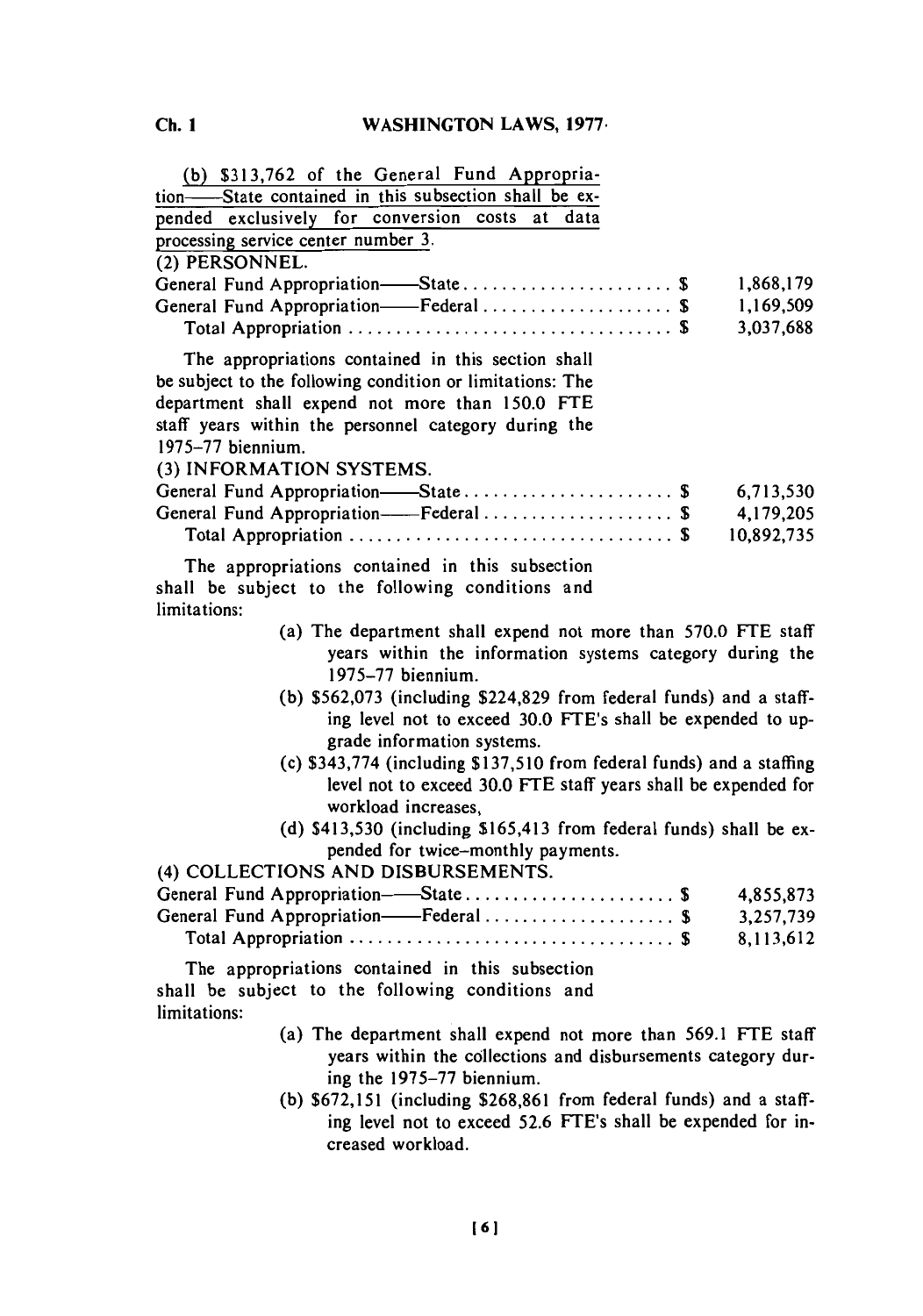**WASHINGTON LAWS, 1977** 

(c) *\$358,673* (including \$143,470 from federal funds) and **28.5** FTE's shall be utilized for increased non-assistance support collection.

| (5) OPERATING AND FISCAL AUDIT SERVICES. |           |
|------------------------------------------|-----------|
|                                          | 4.444.599 |
| General Fund Appropriation-Federal\$     | 2,772,214 |
|                                          | 7,216,813 |

The appropriations contained in this subsection shall be subject to the following conditions and limitations:

- (a) The department shall expend not more than **386.0 FTE** staff years within the operating and fiscal audit services category during the **1975-77** biennium.
- **(b) \$678,362** (including **\$261,169** from federal funds) and a staffing level not to exceed **36.0** FTE's shall be expended for increased nursing home auditors.
- (c) **\$705,478** (including **\$271,609** from federal funds) and a staffing level not to exceed **28.0** FTE's shall be expended for increased performance and fiscal audit teams.
- **(d) \$272,466** (including **\$108,987** from federal funds) and a staffing level not to exceed **18.0** FTE's shall be expended for increased fraud investigators.
- (e) **\$205,980** (including **\$82,392** from federal funds) and 12.0 FTE's shall be utilized for increased operational review.
- **(f) \$349,805** (including **\$139,922** from federal funds) and **18.0** FTE's shall be expended for increased audit staff.

**(6) FISCAL SERVICES.**

| General Fund Appropriation—State\$    | 4.341.996 |
|---------------------------------------|-----------|
| General Fund Appropriation——Federal\$ | 2,711,199 |
|                                       | 7,053,195 |

The appropriations contained in this subsection shall be subject to the following conditions and limitations:

- (a) The department shall expend not more than **479.8 FTE** staff years within the fiscal services category during the **1975-77** biennium.
- **(b)** \$429,650 and **28.0 FTE** staff years (including **\$171,860** from federal funds) shall be expended for increased accounting workload.

| (7) SPECIAL PROJECTS.                                    |           |
|----------------------------------------------------------|-----------|
| General Fund Appropriation——Federal\$                    | 6.611.187 |
|                                                          | 6,611,187 |
| The appropriation contained in this subsection shall     |           |
| be subject to the following condition or limitation: The |           |

department shall expend not more than **65.0 FTE** staff

**Ch. I**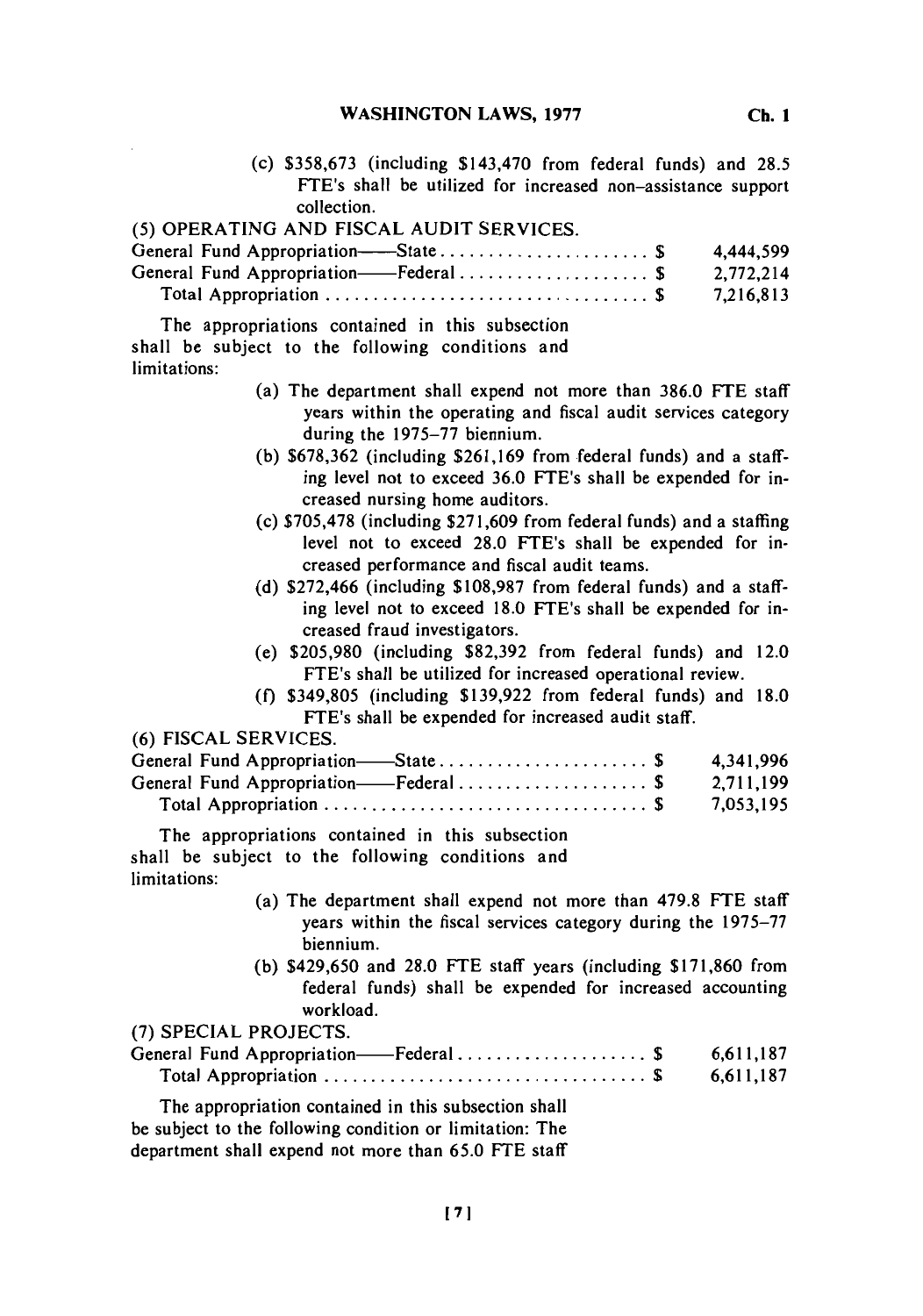**C. IWASHINGTON LAWS, 1977**

years within the special projects category during the **1975-77** biennium. **(8)** PROGRAM SUPPORT. General Fund Appropriation-State **..................... \$ 5,586,473**

| General Fund Appropriation——Federal\$                                                | 3,701,822 |
|--------------------------------------------------------------------------------------|-----------|
| Total Appropriation $\ldots \ldots \ldots \ldots \ldots \ldots \ldots \ldots \ldots$ | 9,288,295 |

The appropriations contained in this subsection shall be subject to the following conditions and limitations:

- (a) The department shall expend not more than **455.8 FTE** staff years within the program support category during the **1975- 77** biennium.
- **(b)** \$424,975 (including **\$163,615** from federal funds) and a staffing level not to exceed **16.0** FTE's shall be expended for industrial engineers.
- (c) **\$315,577** (including **\$126,231** from federal funds) and **19.0** FTE's shall be expended for increased quality control in **SSI** and Title XIX and for standard setting and program analysis.
- **(d)** \$764,940 (including \$430,211 from federal funds) and **48.8** FTE's shall be expended for augmenting productivity efforts.
- (e) **\$171,176** (including **\$68,470** from federal funds) shall be expended for twice-monthly payment support.

Sec. **19.** Section **62A,** chapter **269,** Laws of **1975** 1st ex. sess. (uncodified) is amended to read as follows:

| DEPARTMENT OF SOCIAL AND HEALTH SERVICES-                        |  |  |  |
|------------------------------------------------------------------|--|--|--|
| <b>REAPPROPRIATIONS</b>                                          |  |  |  |
| General Fund Reappropriation——State  \$ $((6,989,000))7,368,036$ |  |  |  |
| General Fund Reappropriation——Federal \$ 350,952                 |  |  |  |
| Total Reappropriation  \$ $((7,339,952))7,718,988$               |  |  |  |

The reappropriations contained in this section shall be subject to the following conditions and limitations:

**(1) \$6,477,000** shall be for medical services and supplies not in excess of the unexpended balance of the **1973-75** appropriations or allotments for this purpose. Within this amount, the following programs shall be included:

- (a) Mental health, **\$175,000;**
- **(b)** Income Maintenance, \$2,000;
- (c) Community social services,

**\$300,000;** and

**(d)** Medical assistance, **\$6,000,000.**

(2) **\$512,000** shall be for grants to communities for mental retardation construction grants from the developmental disabilities program not in excess of the unexpended balance of the **1973-75** appropriations or allotments for this purpose.

**Ch. 1**